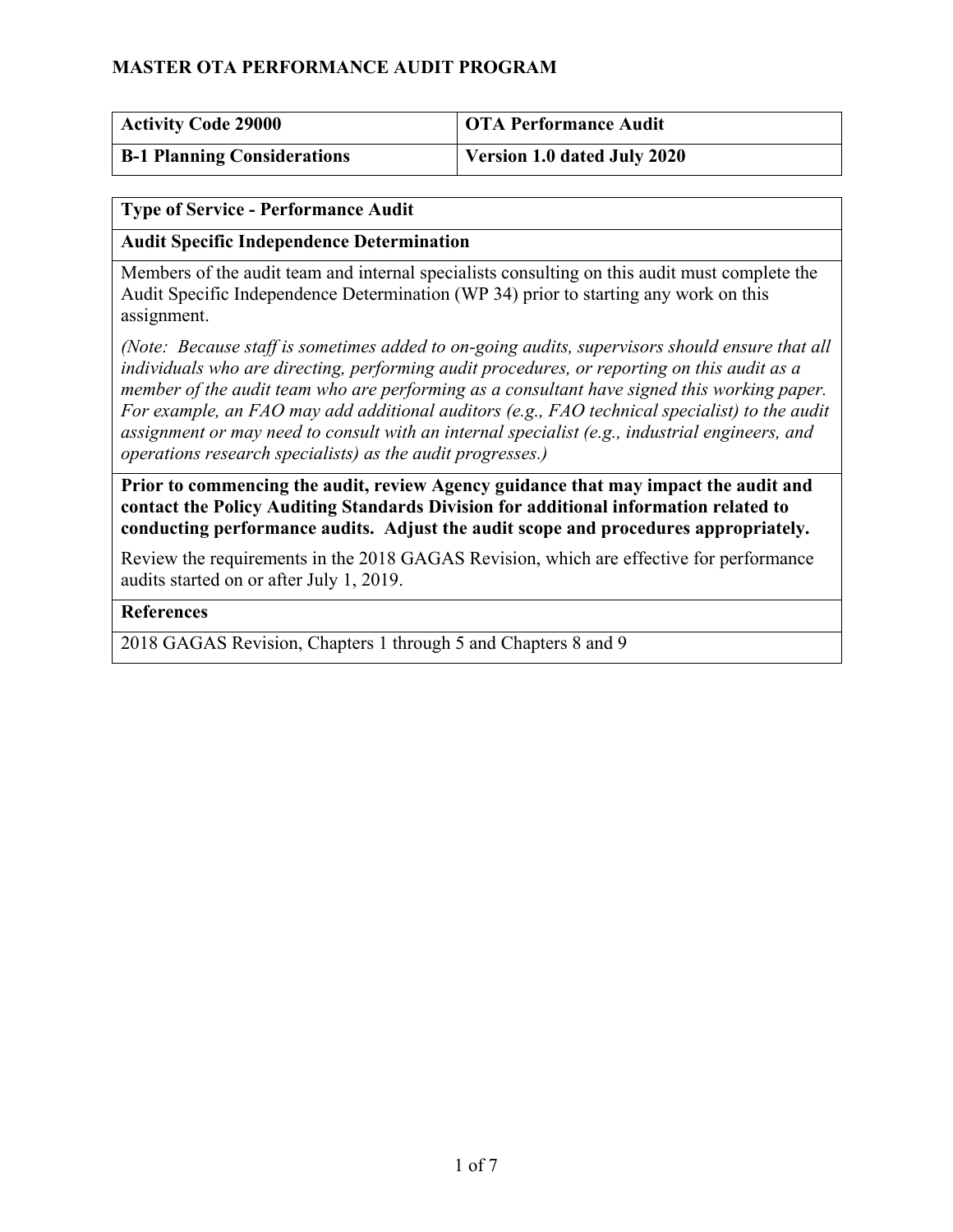| <b>B-1 Preliminary Steps</b>                                                                 |                                                                                                                                                                                                                                                                                                                                                                                                                                                                                                                                                                                                                                           | <b>WP Reference</b> |
|----------------------------------------------------------------------------------------------|-------------------------------------------------------------------------------------------------------------------------------------------------------------------------------------------------------------------------------------------------------------------------------------------------------------------------------------------------------------------------------------------------------------------------------------------------------------------------------------------------------------------------------------------------------------------------------------------------------------------------------------------|---------------------|
| Version 1.0, dated July 2020                                                                 |                                                                                                                                                                                                                                                                                                                                                                                                                                                                                                                                                                                                                                           |                     |
| Auditor will develop steps, however, the following steps must be addressed,<br>at a minimum. |                                                                                                                                                                                                                                                                                                                                                                                                                                                                                                                                                                                                                                           |                     |
|                                                                                              | 1. Contact the agreements officer to understand any known concerns<br>relevant to the subject matter that impact the audit and adjust the audit<br>scope and procedures accordingly.                                                                                                                                                                                                                                                                                                                                                                                                                                                      |                     |
| 2.                                                                                           | Send an acknowledgement memorandum to the AO/Buying Command<br>notifying them of the commencement of the risk assessment and that<br>the expected completion date will be provided in the formal<br>acknowledgement once the risk assessment is complete. The<br>acknowledgement process should be performed in accordance with the<br>procedures in CAM 4-104.                                                                                                                                                                                                                                                                           |                     |
| 3.                                                                                           | Obtain an understanding of the nature of the program and the potential<br>use of the audit results. See 2018 GAGAS 8.36 for considerations in<br>gaining this understanding. Document your understanding and the<br>impact of this understanding on the subject matter.                                                                                                                                                                                                                                                                                                                                                                   |                     |
|                                                                                              | 4. Using the framework and the guidelines in WP B-2, obtain an<br>understanding of the contractor's internal controls that are relevant to<br>the subject matter and determine if internal control is significant to the<br>audit objectives. In obtaining an understanding of internal control<br>significant to the audit objectives, evaluate the impact of information<br>systems controls on the subject matter and document whether<br>information systems (IS) controls are significant to the audit objectives.<br>Modify the audit program as necessary to address the impact of IS<br>controls on the performance of the audit. |                     |
| 5.                                                                                           | During the entrance conference, or other appropriate meeting, make<br>specific inquiries of contractor management and other appropriate<br>parties regarding the following:                                                                                                                                                                                                                                                                                                                                                                                                                                                               |                     |
|                                                                                              | Whether any investigations or legal proceedings, that are<br>a.<br>significant to the engagement objectives, have been initiated or are<br>in process with respect to the period of time corresponding to the<br>subject matter. GAGAS $8.27 - 8.29$                                                                                                                                                                                                                                                                                                                                                                                      |                     |
|                                                                                              | b. Other audits and studies performed by other than DCAA that relate<br>to the subject matter under audit. If yes, have the contractor<br>explain the audits and studies performed, any related findings or<br>recommendations, and any contractor corrective actions taken.<br><b>GAGAS 8.30.</b>                                                                                                                                                                                                                                                                                                                                        |                     |
|                                                                                              | Note: Specifically document in the working papers; the inquiries and<br>the corresponding responses as well as how the responses affect the<br>performance of the engagement.                                                                                                                                                                                                                                                                                                                                                                                                                                                             |                     |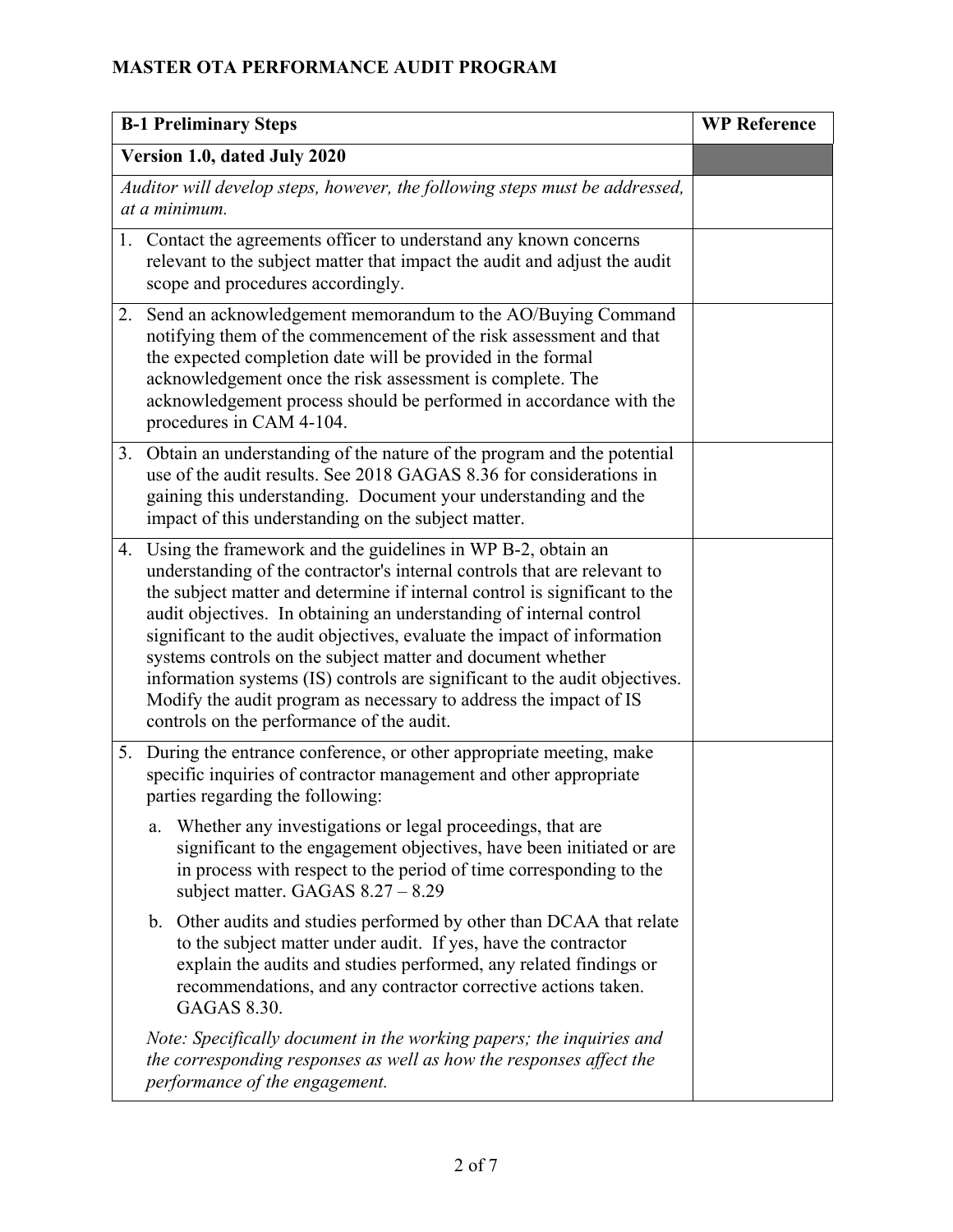| <b>B-1 Preliminary Steps</b>                                                                                                                                                                                                                                                                                                                                                 | <b>WP Reference</b> |
|------------------------------------------------------------------------------------------------------------------------------------------------------------------------------------------------------------------------------------------------------------------------------------------------------------------------------------------------------------------------------|---------------------|
| 6. Based on the team's understanding of the criteria, subject matter, and<br>the contractor and its environment, hold a planning meeting with the<br>audit team (at a minimum, Supervisor, Technical Specialist and<br>Auditor) to discuss and identify potential material noncompliances,<br>whether due to error or fraud, that could affect the subject matter.           |                     |
| The discussion should include:                                                                                                                                                                                                                                                                                                                                               |                     |
| relevant prior audit experience (e.g., questioned cost, relevant<br>reported estimating or accounting system deficiencies),                                                                                                                                                                                                                                                  |                     |
| relevant aspects of the contractor and its environment<br>$\bullet$                                                                                                                                                                                                                                                                                                          |                     |
| risk of material noncompliance due to fraud (e.g., financial<br>$\bullet$<br>incentives, pressures to meet budget or contractual<br>commitments, and opportunities to commit and conceal fraud).<br>(Consider the fraud risk factors and scenarios presented in the<br>DoD OIG's webpage: Fraud Detection Resources for Auditors<br>(copy link and paste into web browser)). |                     |
| other known factors that increase the risk of material<br>$\bullet$<br>noncompliance with laws and regulations, and                                                                                                                                                                                                                                                          |                     |
| the audit team's understanding of relevant key internal<br>controls.                                                                                                                                                                                                                                                                                                         |                     |
| Document risk factors identified that could materially affect the<br>subject matter and design specific audit procedures to respond to the<br>increased risk of material noncompliance, whether due to error or<br>fraud.                                                                                                                                                    |                     |
| Communication among audit team members about the risk of material<br>misstatement due to error or fraud should continue as needed throughout<br>the audit.                                                                                                                                                                                                                   |                     |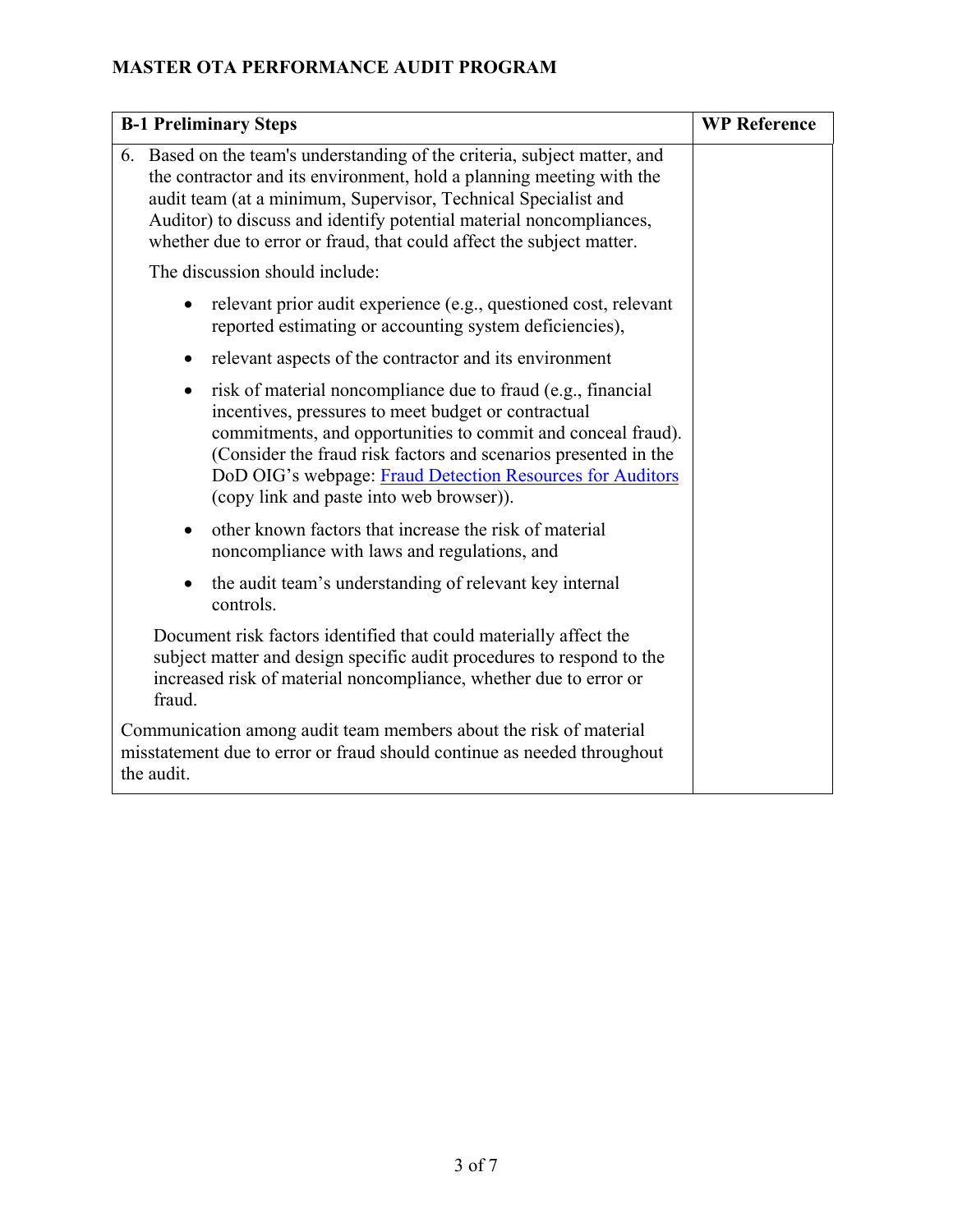| <b>B-1 Preliminary Steps</b>                                                                                                                                                                                                                                                                                                                                                                                                                                         | <b>WP Reference</b> |
|----------------------------------------------------------------------------------------------------------------------------------------------------------------------------------------------------------------------------------------------------------------------------------------------------------------------------------------------------------------------------------------------------------------------------------------------------------------------|---------------------|
| 7. Review permanent file to determine if previous audits included findings<br>and recommendations that relate to the subject matter. If there were<br>findings material to the subject matter, document this information in the<br>risk assessment and perform the following procedures:                                                                                                                                                                             |                     |
| a. Ask contractor management if corrective actions were taken to<br>address findings and recommendations reported in previous DCAA<br>audits (e.g., questioned costs, business system deficiencies, CAS<br>audits) that are relevant to the subject matter of audit. If yes, have<br>contractor explain corrective actions taken and determine if<br>additional audit procedures should be included in the fieldwork to<br>test the corrective actions. (GAGAS 8.30) |                     |
| b. Document the results of the inquiry and the impact of the corrective<br>actions to the subject matter.                                                                                                                                                                                                                                                                                                                                                            |                     |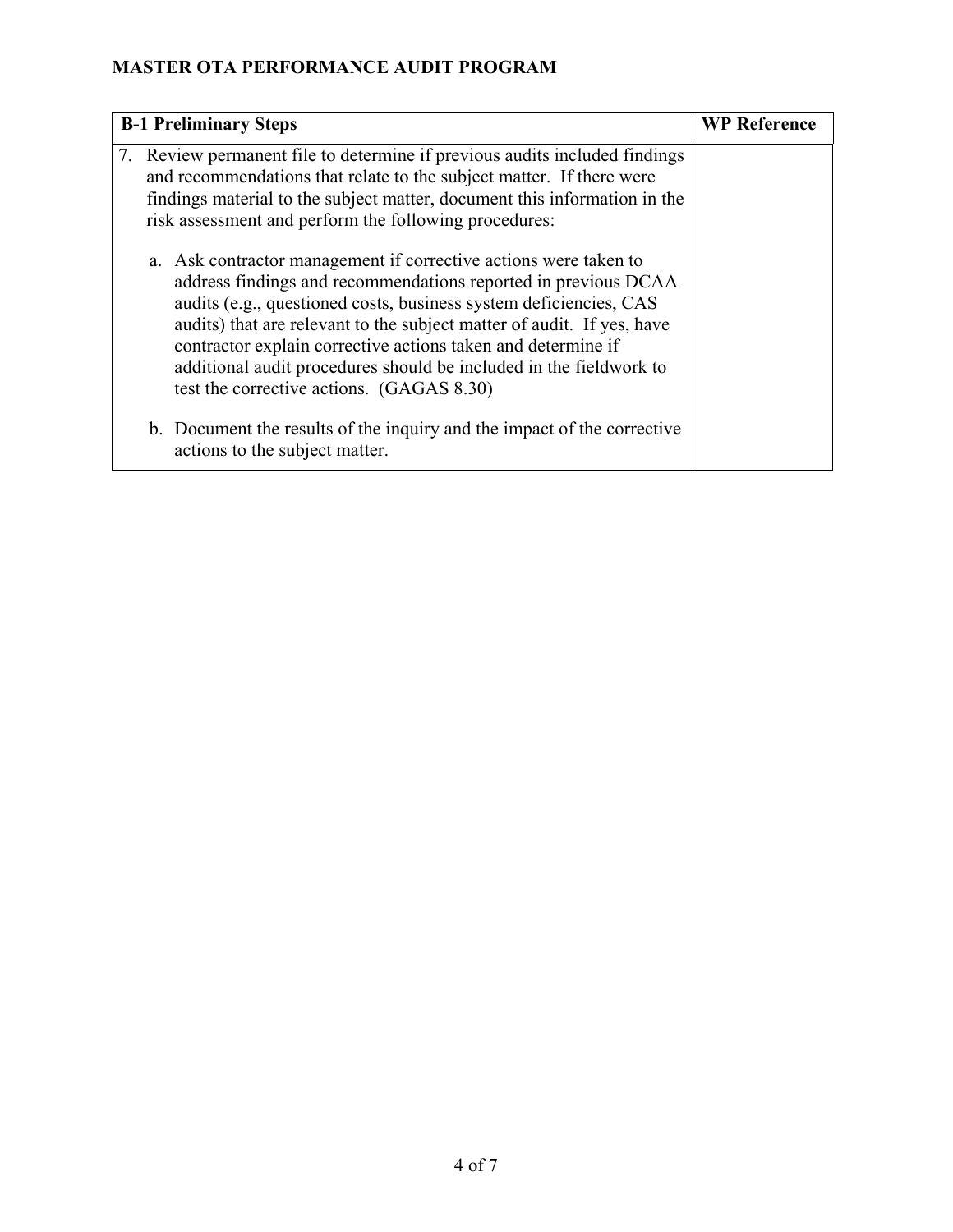- 8. Review the permanent file for any information the contractor has provided about other studies or audits (e.g., summary listing of internal audits or external audit reports) that directly relate to the subject matter. If there are no other studies or audits, document that information in the working papers and perform the procedures below:
	- a. Ask contractor management if internal audits were performed. If yes, request a summary listing of the internal audits to assist us in understanding and evaluating the efficacy of the internal controls relevant to the subject matter of the audit.
	- b. If the review of the perm file or the contractor identifies relevant internal audits:
		- Determine if access to these reports is necessary to complete the evaluation of the relevant internal controls to support the risk assessment or audit procedures related to the subject matter of the audit. There must be a nexus between the internal audit reports and the scope of this specific assignment.
		- Document the results of the determination in writing.
		- If assignment is at a major contractor location, coordinate with the CAC or FAO point of contact (POC) for internal audit reports to request the contractor provide access to the reports.
		- If assignment is at a non-major contractor and the FAO does not have a designated POC, the auditor should request the contractor provide access to the internal audit reports.
		- The request should include information on how the internal audit report is relevant to the DCAA audit. Place a copy of the request in the assignment administrative working papers.
	- c. If the review of the perm file or the contractor identifies relevant other audits or studies:
		- Obtain publicly available information for the relevant other Government agency audits (e.g., websites for DoD IG or other IGs, service audit agencies, etc.).
		- Make appropriate adjustments to your risk assessment and planned procedures based on the reported findings.
	- d. Document the results of the inquiries including the response received from contractor's for any request for access to internal audit reports. (If access was not granted this should include the contractor's rationale or justification for not granting access).
	- e. Determine if additional audit procedures are needed to respond to identified risk.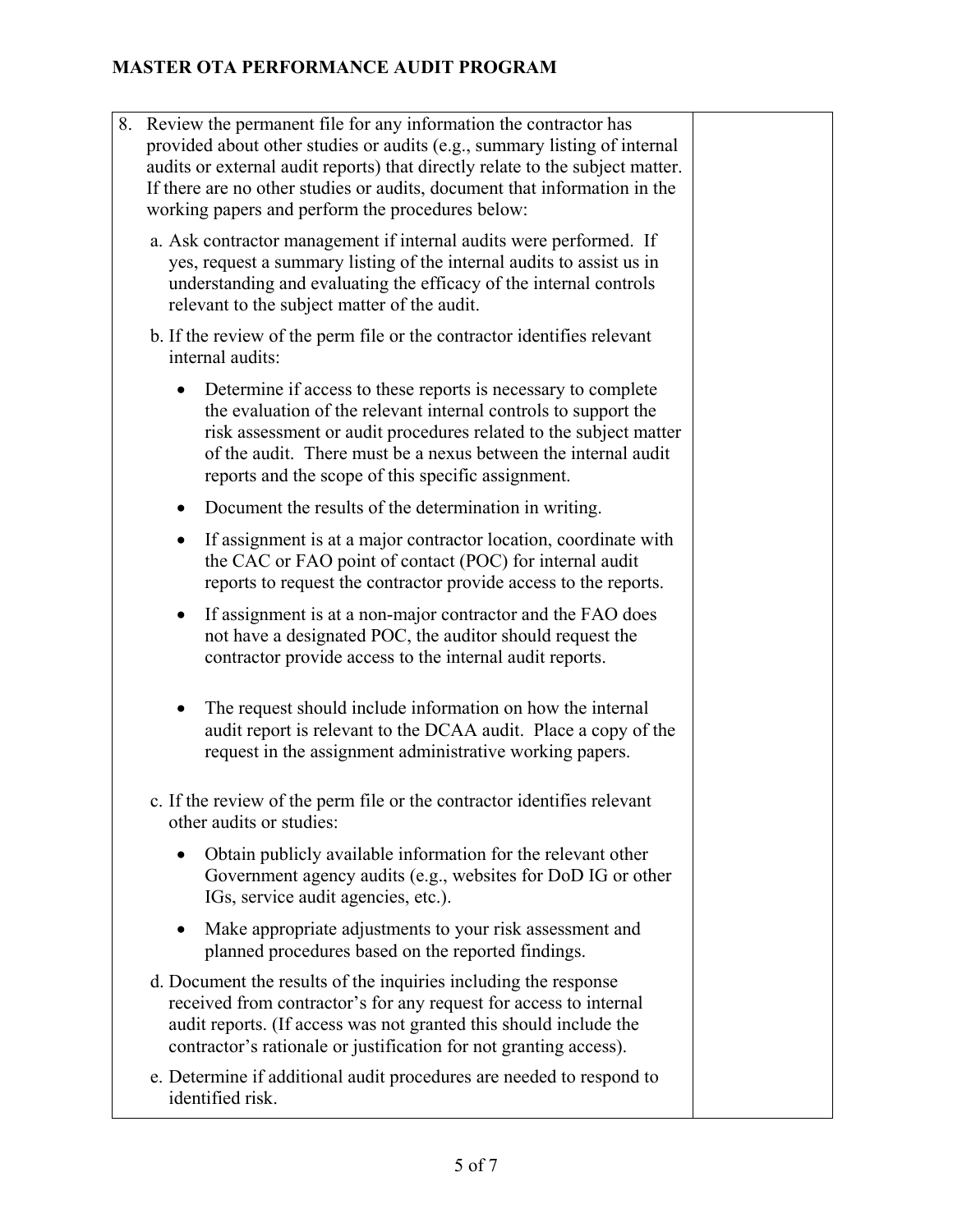| <b>B-1 Preliminary Steps</b>                                                                                                                                                                                                                                                                                                                                                               | <b>WP Reference</b> |
|--------------------------------------------------------------------------------------------------------------------------------------------------------------------------------------------------------------------------------------------------------------------------------------------------------------------------------------------------------------------------------------------|---------------------|
| 9. Identify and document the need for technical assistance based on the<br>understanding of the subject matter under audit. Considering risk and<br>materiality, prepare a detailed request for specialist assistance if<br>required, and document on WP B-03.                                                                                                                             |                     |
| 10. Document your preliminary assessment of risk on WP B.                                                                                                                                                                                                                                                                                                                                  |                     |
| 11. Review and discuss with your supervisor the overall results of the risk<br>assessment and the audit scope planned in response, including the<br>detailed audit steps to meet the audit objectives. Modify the standard<br>audit program as necessary to obtain sufficient appropriate evidence to<br>provide a reasonable basis for findings and conclusions that will be<br>reported. |                     |
| 12. Obtain and document supervisory approval of the risk assessment and<br>planned scope of the audit for each significant component of the subject<br>matter identified in WP B, B-01, and other -01 WPs.                                                                                                                                                                                 |                     |
| 13. Prepare and send a final acknowledgement memorandum to the<br>requestor.                                                                                                                                                                                                                                                                                                               |                     |
| 14. Issue a notification letter to the contractor regarding the audit in<br>accordance with CAM 4-302.3.                                                                                                                                                                                                                                                                                   |                     |